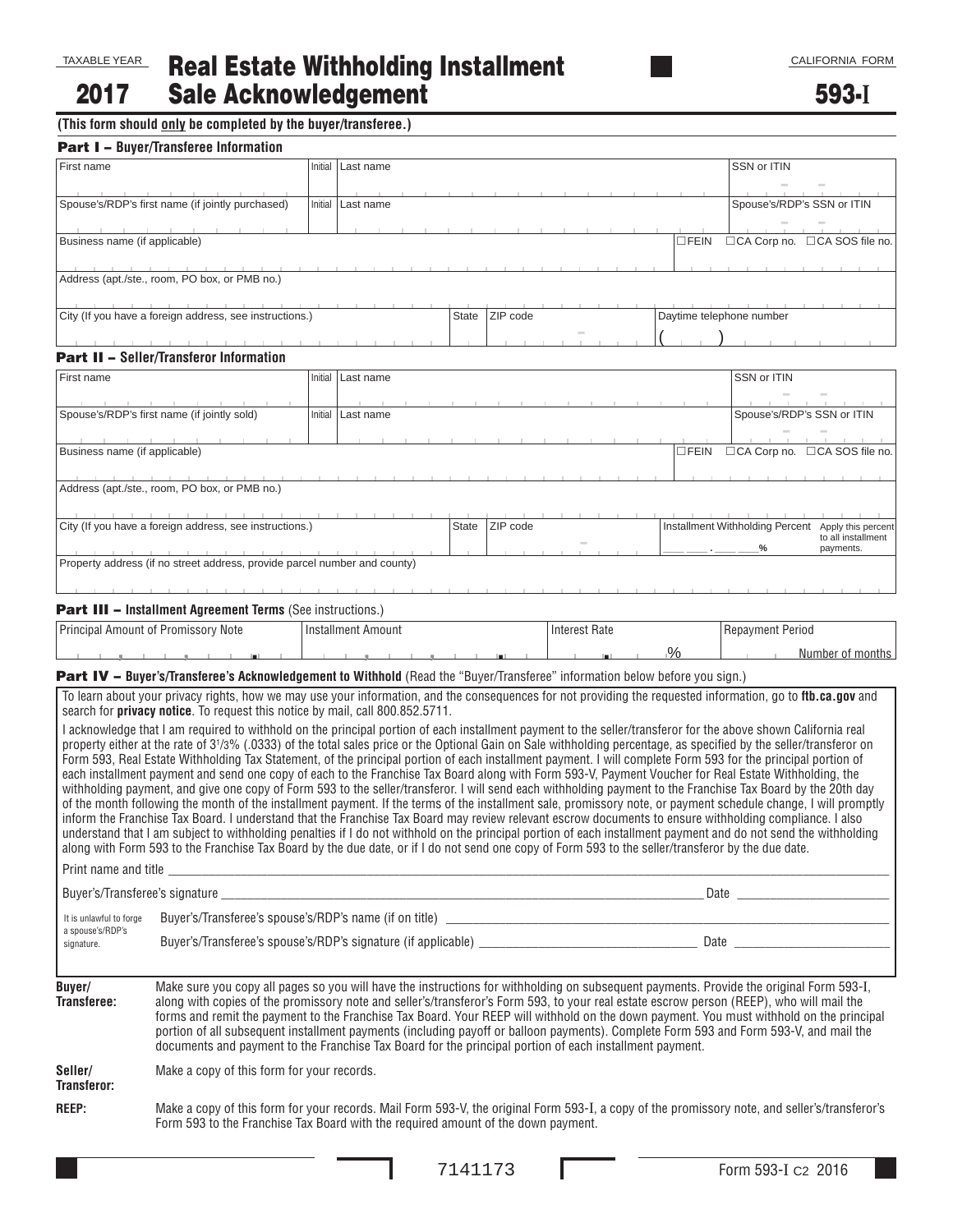# 2017 Instructions for Form 593-**I Real Estate Withholding Installment Sale Acknowledgement**

# General Information

When California real estate is sold on an installment basis, the buyer/transferee is required to withhold on the principal portion of each installment payment, an amount based on either 31 /3% (.0333) of the total sales price, or the Optional Gain on Sale withholding amount from Form 593, Real Estate Withholding Tax Statement, line 5. If an exemption applies, no withholding is required. There is no withholding on the interest portion of the installment payment.

**Real Estate Escrow Person (REEP) –** The REEP is anyone involved in closing the real estate transaction which includes any attorney, escrow company, title company, Qualified Intermediary (QI), or anyone else who receives and disburses payment for the sale of real property.

**Installment Sales –** The REEP reports the sale or transfer as an installment sale if there will be at least one payment made after the tax year of the sale. The withholding is 31 /3% (.0333) of the down payment during escrow. Buyers/Transferees are required to withhold on the principal portion of all payments made following the close of escrow, unless an approval letter for elect-out method is received as described below.

**Elect Out of Subsequent Installment Payment Withholding -** Sellers or transferors can elect to not report the sale on the installment method. If the seller/transferor chooses not to use the installment method, the seller/transferor generally reports the entire gain in the year of sale, even though the seller/transferor does not receive all the sale proceeds in that year. To do this, the seller/transferor must:

- File a California tax return and report the entire gain on Schedule D-1, Sale of Business Property.
- Submit to the Franchise Tax Board (FTB) a written request to release the buyer/transferee from withholding on subsequent installment payments after filing the tax return and reporting the entire gain.

The FTB will approve or deny the request within 30 days from when received. The buyer must continue to withhold until the FTB approves the request.

For more information, get FTB 4010, Withholding on California Real Estate Installment Sales, or go to **ftb.ca.gov** and search for **installment sales**.

**Registered Domestic Partners (RDP) –** For purposes of California income tax, references to a spouse, husband, or wife also refer to a California RDP, unless otherwise specified. When we use the initials RDP they refer to both a California registered domestic "partner" and a California registered domestic "partnership,"

as applicable. For more information on RDPs, get FTB Pub. 737, Tax Information for Registered Domestic Partners.

**Penalty Increase –** Beginning on or after January 1, 2016, the penalties related to failure to file information returns increased. See General Information B, Interest and Penalties, or get FTB 1150, Withhold at Source Penalty Information, for more information.

# A Purpose

Use Form 593-I, Real Estate Withholding Installment Sale Acknowledgement, to acknowledge the buyer's/transferee's requirement to withhold on the principal portion of each installment payment to the seller/transferor for the sale of California real property. The buyer/transferee is required to withhold at either the rate of 31 /3% (.0333) of the total sales price or the Optional Gain on Sale withholding percentage, as specified by the seller/transferor on Form 593. The buyer/transferee provides acknowledgement by signing Part IV.

The REEP retains this form for a minimum of five years and must provide it to the FTB upon request.

#### B Interest and Penalties

Interest will be assessed on late withholding payments and is computed from the due date to the date paid. If the REEP does not notify the buyer/transferee, other than a QI, of the withholding requirements in writing, the penalty is the greater of \$500 or 10% of the required withholding.

If after notification, the buyer/transferee, unless the buyer is a QI in a deferred exchange, does not withhold, the penalty is the greater of \$500 or 10% of the required withholding.

If the buyer/transferee or REEP does not furnish complete and correct copies of Form 593 to the seller/transferor by the due date, the penalty is \$100 per Form 593. If the failure is due to an intentional disregard of the requirement, the penalty is the greater of \$250 or 10% of the required withholding.

We assess a penalty for failure to file complete, correct, and timely information returns. The penalty is calculated per seller:

- \$30 if filed 1 to 30 days after the due date.
- \$60 if filed 31 days to 6 months after the due date.
- \$100 if filed more than 6 months after the due date.

#### (R&TC Section 19183)

If the failure is due to an intentional disregard of the requirement, the penalty is the greater of \$250 or 10% of the required withholding. For more information, get FTB 1150.

Penalties referenced in this section will be assessed unless it is shown that the failure to notify, withhold, or timely furnish returns was due to reasonable cause.

### Specific Instructions

**Private Mail Box (PMB) –** Include the PMB in the address field. Write "PMB" first, then the box number. Example: 111 Main Street PMB 123.

**Foreign Address –** Follow the country's practice for entering, the city, county, province, state, country, and postal code, as applicable, in the appropriate boxes. **Do not** abbreviate the country name.

**Electronic Signatures –** Electronic signatures are considered as valid as the originals.

#### Buyer/Transferee Instructions

The buyer/transferee completes Form 593-I, Parts I, II, III, and IV. Forms are updated annually. Make certain that the buyer/transferee completes Form 593-I for the correct taxable year.

The buyer/transferee must withhold on the principal portion of each installment payment. However, the buyer/transferee may authorize the REEP to withhold on the down payment. In this case the buyer/transferee withholds on the principal portion of all subsequent payments (including payoff or balloon payments).

After completing the form, the buyer/transferee copies all pages to keep the instructions for withholding on subsequent payments. The buyer/transferee gives the original Form 593-I, a copy of the promissory note, the seller's/transferor's Form 593, and Form 593-V, Payment Voucher for Real Estate Withholding, to the REEP. At the close of escrow, if no down payment is received, submit Form 593 with Part III, Line 3, B, Installment Sale Payment checked and \$0 reported on Line 5, Amount Withheld from this Seller/Transferor. The REEP will mail the documents to the FTB with the withholding on the down payment to:

FRANCHISE TAX BOARD PO BOX 942867 SACRAMENTO CA 94267-0651

For installment sales, submit the following at the close of escrow:

- Form 593
- $\bullet$  Form 593-I
- Form 593-V, with the amount withheld on the down payment.
- A copy of the promissory note.

When making installment payments following the close of escrow, withhold either 31 /3% (.0333) of the total sales price, or the Optional Gain on Sale withholding percentage on the principle portion of each installment payment, as specified by the seller/transferor on Form 593.